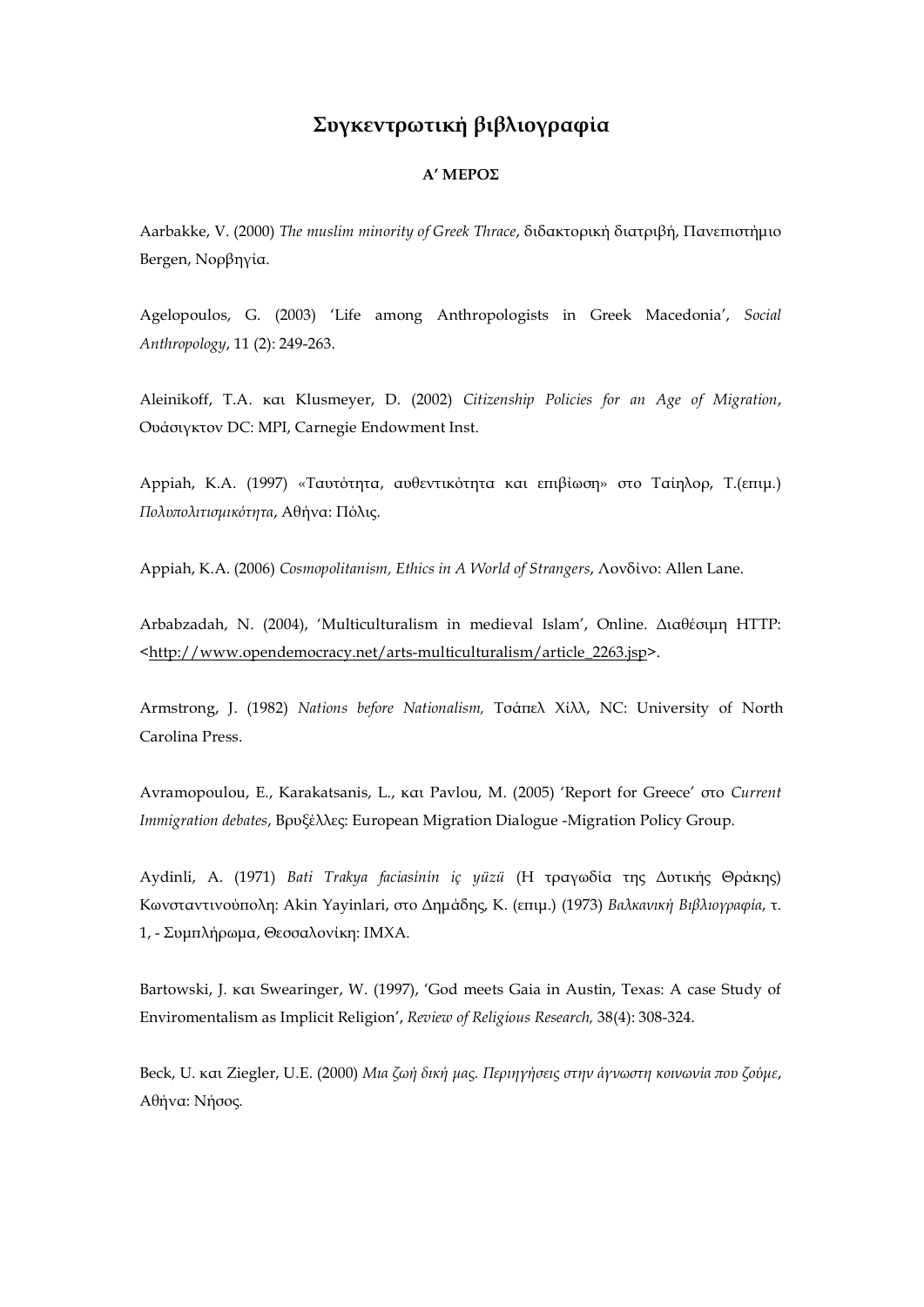Berger P., Berger B. και Kellner, H. (1973) *The Homeless Mind. Modernization and Consciousness,* Νέα Υόρκη: Random House.

Berger, P. (1973)' "Sincerity" and "Authenticity" in Modern Society', *Public Interest*, 31: 81-90.

Berger, P. και Luckmann, T. (1971) *The Social Construction of Reality*, Λονδίνο: Anchor Books.

Berger, P. και Pullberg, S. (1965) 'Reification and the Sociological Critique of Consciousness', *History and Theory*, 4(2):196-211.

Bhabha, H. (1990) *Nations and Narration,*Λονδίνο: Routledge.

Billig, M. (1995) *Banal Nationalism,* Λονδίνο:Sage.

Breuilly, J. (1993) *Nationalism and the State,* Μάντσεστερ: Manchester University Press.

Brubaker, R. και Cooper, F. (2000) 'Beyond "Identity"', *Theory and Society*, 29 (1): 1-48.

Buck-Morss, S. (2005) *Πέρα από τον τρόµο. Ισλάµ, κριτική θεωρία και Αριστερά*, Αθήνα: Αλεξάνδρεια.

Calhoun, C. (1991) 'Morality, Identity, and Historical Explanation: Charles Taylor on the Sources of the self', *Sociological Theory*, 9(2): 232-263.

Callinicos, A. (1997) *Theories and Narratives. Reflections on the Philosophy of History*, Κέηµπριτζ και Λονδίνο:Polity Press.

Charles, T. (1997) *Πολυπολιτισµικότητα,* Αθήνα: Πόλις.

Chatterjee, P. (1993) *The Nation and Its Fragments. Colonial and Postcolonial Histories*, Πρίνστον, NJ: Princeton University Press.

Courrier International (2006) 'Changer d'appartenance ethnique: ça vous dirait d'être indien?', *Courrier International*, 815.

Cowan, J. (2001α) 'Introduction', στο Cowan, J.Κ., Dembour, M.Β. και Wilson, R.A. (επιµ.) *Culture and Rights: Anthropological Perspectives,* Κέηµπριτζ: Cambridge University Press.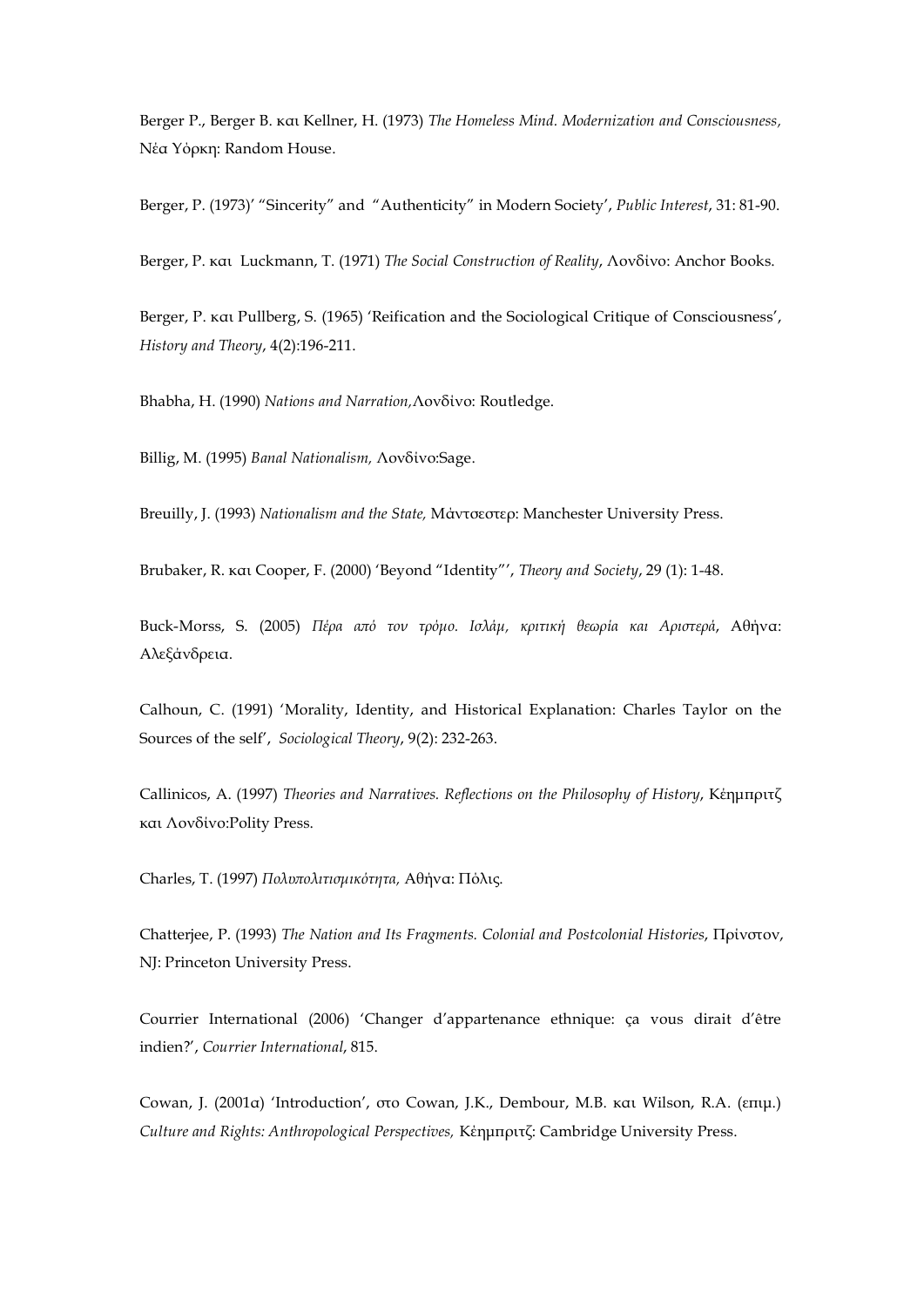Cowan, J. (2001β) 'Ambiguities of an Emancipatory Discourse: The Making of a Macedonian Minority in Greece', στο Cowan, J.K., Dembour, M.Β. και Wilson, R.A. (επιµ.) *Culture and Rights: Anthropological Perspective,.* Κέηµπριτζ: Cambridge University Press.

Cowan, J. (2003) 'The Uncertain Political Limits of Cultural Claims: Minority Rights Politics in South-East Europe', στο Wilson, R.A. και Mitchell J.P. (επιµ.), *Human Rights in Global Perspective: Anthropological Studies of Rights, Claims and Entitlements,* Λονδίνο και Νέα Υόρκη: Routledge.

Dalégre, J. (1997) *La Thrace Greque- populations et territoire*, , Παρίσι: L' Harmattan.

Delafenetre, D. (1997) 'Ιnterculturalism, Multiculturalism and Transculturalism', *Nationalism and Ethnic Politics*, 3, : 89 – 109.

Deutsch, K. (1966) *Nationalism and Social Communications,* Νέα Υόρκη: MIT Press.

Eccleshall, R. κ.α (2003) *Political Ideologies. An introduction*, Λονδίνο: Routledge.

Eriksen, T.H. (2001) 'Between Universalism and Relativism: A Critique of the UNESCO Concept of Culture', στο Cowan, J.K., Dembour, M.B. και Wilson, R.A. (επιµ.), *Culture and Rights: Anthropological Perspectives,* Κέηµπριτζ: Cambridge University Press.

Fairclough, N. L. (1995) *Media Discourse*, Λονδίνο: Edward Arnold.

Fairclough, N. L. και Wodak, R. (1997) 'Critical discourse analysis' στο Dijk van, T. A. (επιµ.) *Discourse Studies. A multidisciplinary introduction. Vol. 2.: Discourse as social interaction*. Λονδίνο: Sage.

Geertz, C. (1973) *The Interpretation of Cultures. Selected Essays,* Λονδίνο: Fontana.

Gellner, E. (1983) *Nations and Nationalism,* Οξφόρδη: Blackwell.

Gellner, E. (1992α) *Postmodernism, Reason and Religion*, , Λονδίνο:Routledge.

Gellner, E. (1992β) *Έθνη και εθνικισµός*, Αθήνα: Αλεξάνδρεια.

Gellner, E. (1997) *Eθνικισµός. Πολιτισµός, Πίστη και Εξουσία*, Αθήνα: Αλεξάνδρεια.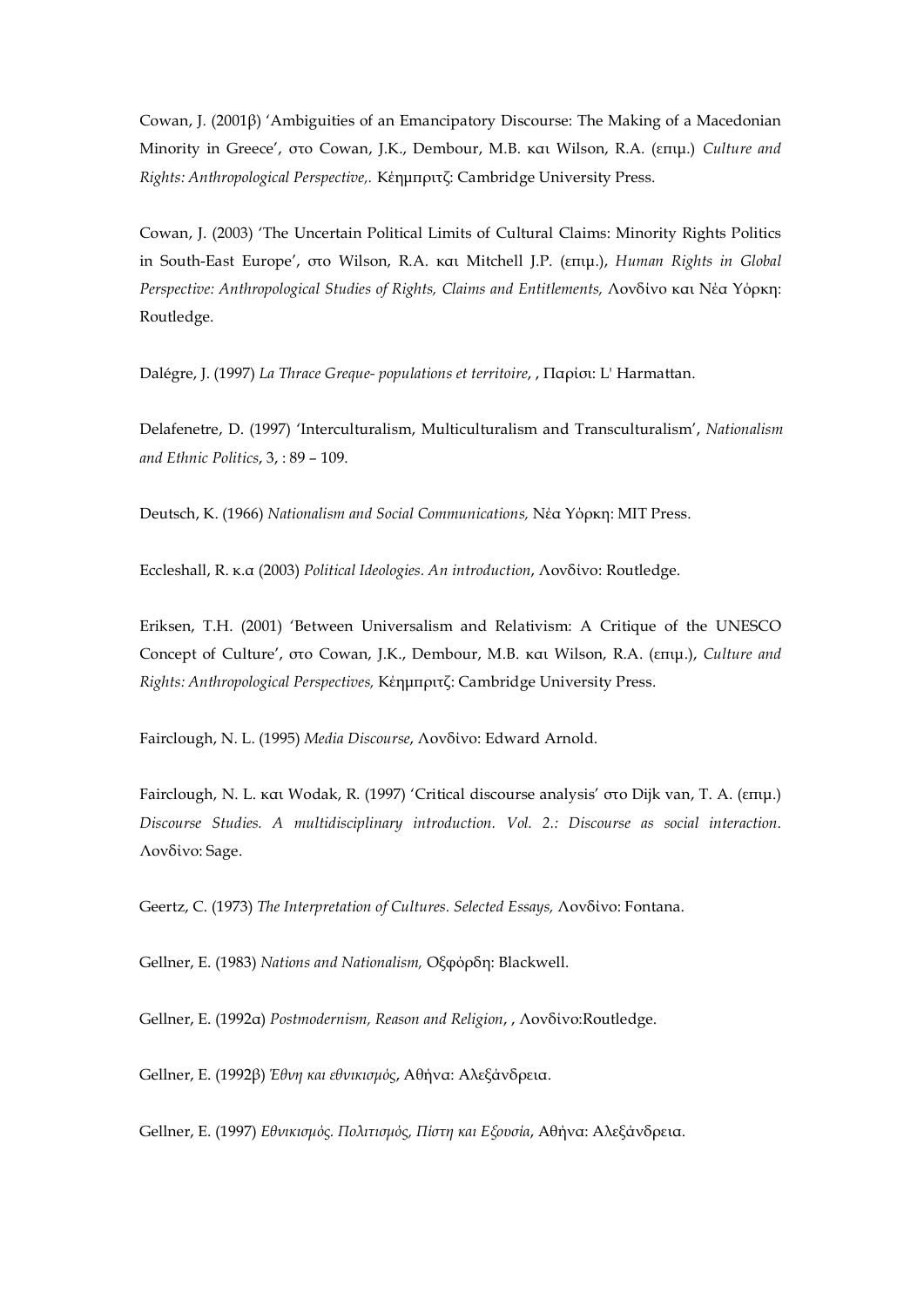Giddens, A. (1979) *Central Problems in Social Theory. Action, Structure and Contradiction in Social Analysis*, Λονδίνο: MacMillan Press.

Giddens, A. (1985) *The Nation-State and Violence,* Κέηµπριτζ: Polity Press.

Giddens, A. (1986) *The Constitution of Society. Outline of the Theory of Structuration*, Κέηµπριτζ: Polity Press.

Giddens, A. (1987) *The Consequences of Modernity*, Κέηµπριτζ: Polity Press.

Giddens, A. (1999) *Runaway World. How Globalization is Reshaping our Lives*, Λονδίνο: Profile Books.

Gitlin, T. (1995) *The Twilight of Common Dreams,*Νέα Υόρκη: Owl Books.

Gledhill, J. (2000) *Power and Its Disguises: Anthropological Perspectives on Politics* (2<sup>η</sup> έκδοση), Λονδίνο και Στέρλινγκ, Βιρτζίνια: Pluto Press.

Goldberg, T. (επιµ.) (1994) *Multiculturalism: A Critical Reader*, Λονδίνο: Blackwell.

Goldberg, T.D. (1998), *Multiculturalism, a critical reader*, Οξφόρδη: Blackwell.

Gordon, M. (2000) *Global culture, individual identity. Searching for home in the cultural supermarket*, Λονδίνο: Routledge.

Gouldner, A. W. (1976), *The Dialectic of Ideology and Technology*, Νέα Υόρκη: McMillan Press.

Greenfeld, L. (1992) *Nationalism: Five Roads to Modernity,* Κέηµπριτζ, MA: Harvard University Press.

Guignon, C. (2004) *On Being Authentic*, Λονδίνο: Routledge.

Gutmann, A. (1997) «Εισαγωγή» στο Ταίηλορ Τ. (επιµ.) *Πολυπολιτισµικότητα*, Αθήνα: Πόλις.

Habermas, J. (1994), *Αγώνες αναγνώρισης στο δηµοκρατικό κράτος δικαίου*, Αθήνα: Νέα Σύνορα – Λιβάνη.

Hall, J.A. (επιµ.) (1996) *Civil Society. Theory, History, Ideas*, Κέηµπριτζ: Polity Press.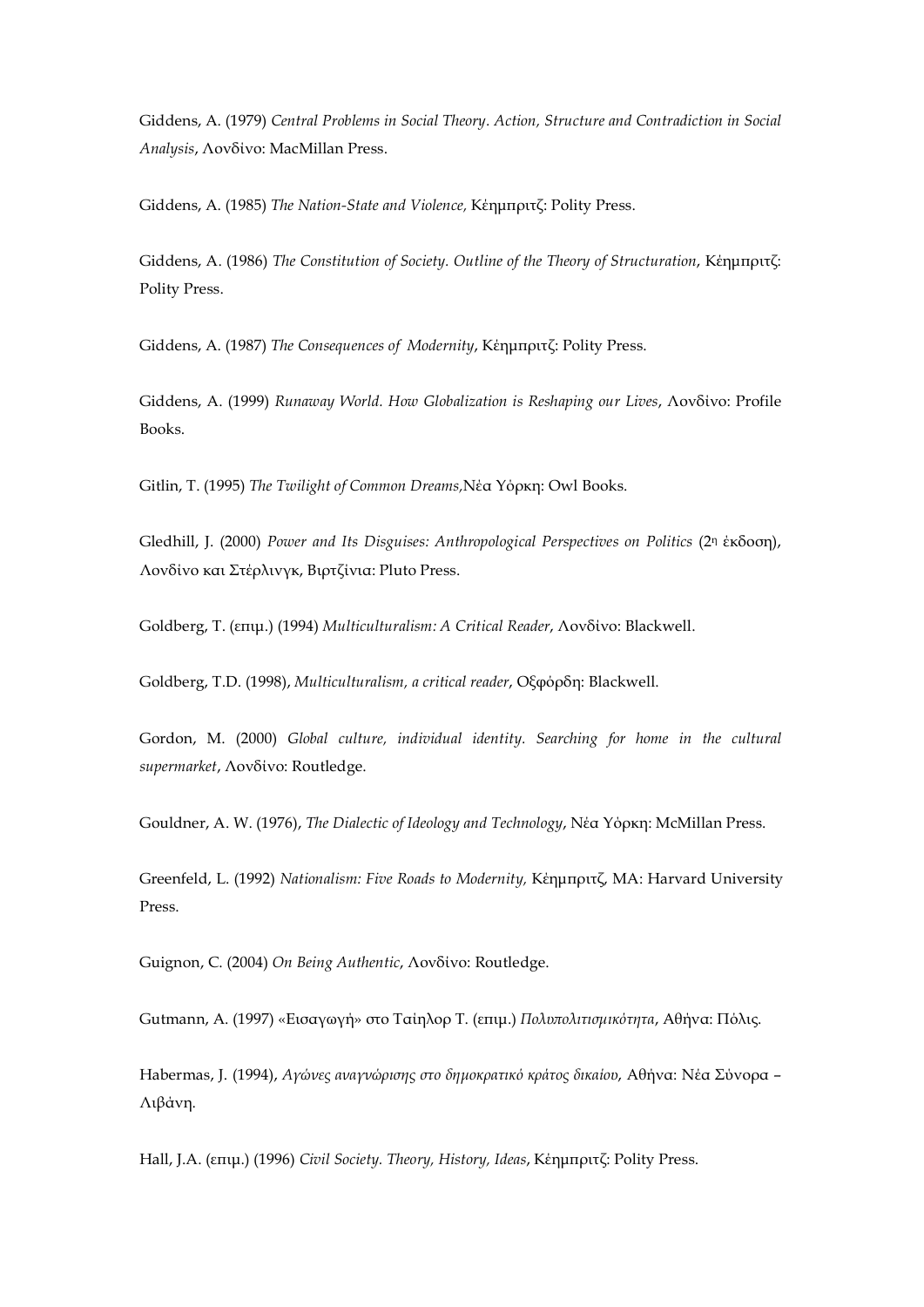Hall, S., Held, D. και McGrew, A. (2003) *Η νεωτερικότητα σήµερα*, Αθήνα: Σαββάλας.

Hart, L. (2006) 'Provincial anthropology, Circumlocution, and the Copious Use of Everything', στο Karakasidou, Α. και Tsimbiridou, F. (επιµ.) *Journal of Modern Greek Studies: New Directions in Greek Anthropology*, Ειδικός Τόµος.

Hastings, A. (1997) *The Construction of Nationhood. Ethnicity, Religion and Nationalism,* Κέηµπριτζ: Cambridge University Press.

Hechter, M. (2000) *Containing Nationalism,* Οξφόρδη: Oxford University Press.

Heelas, P., Lash, Sc. και Morris, P. (1999) *Detraditionalization*, Λονδίνο: Blackwell.

Held, D. (1991) *Political Theory Today*, Κέηµπριτζ: Polity Press.

Herzfeld, Μ. (1982) *Ours Once More*, Ώστιν: University of Texas Press.

Herzfeld, Μ. (1998) *Η Ανθρωπολογία µέσα από τον καθρέφτη : Κριτική εθνογραφία της Ελλάδας και της Ευρώπης*, επιµέλεια: Ευθύµιος Παπαταξιάρχης µετάφραση: Ράνια Αστρινάκη, Αθήνα : Αλεξάνδρεια.

Hobsbawm, E. (1992) *Nations and Nationalism since 1780. Programme, Myth, Reality,* Οξφόρδη: Oxford University Press.

Hobsbawm, E. και Ranger T. (επιµ.) (1983) *Invention of Tradition,* Κέηµπριτζ: Cambridge University Press.

Hroch, M. (1985) *Social Preconditions of National Revival in Europe. A Comparative Analysis of the Social Composition of Patriotic Groups among the Smaller European Nations,* Κέηµπριτζ: Cambridge University Press.

Hutchinson, J. (1987) *The Dynamics of Cultural Nationalism. The Gaelic Revival and the Creation of Irish Nation State,* Λονδίνο: Allen & Unwin.

Jenkins, R. (1994) 'Rethinking Ethnicity: Identity, Categorization and Power', *Ethnic and Racial Studies*, 17(2): 197-223.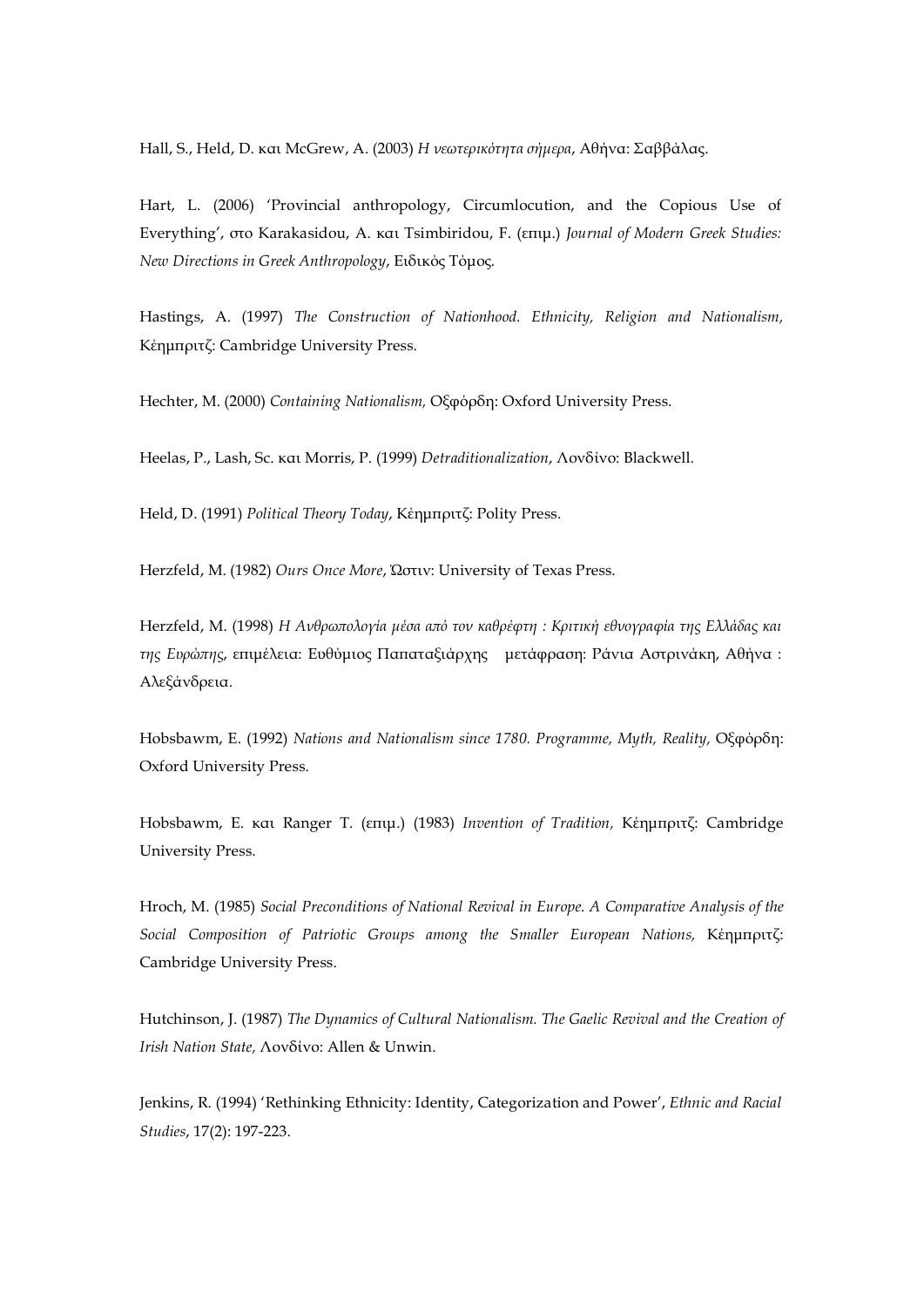Kahn, J. (1999) *Culture, Multiculture, Postculture,* Λονδίνο: Sage.

Kandiyoti, D. (επιµ.) (2000) 'Gender and Nationalism' (ειδικό τεύχος), *Nations and Nationalism,* 6(4).

Kedourie, E. (1960) *Nationalism,* Λονδίνο: Hutchinson.

Kedourie, E. (1971) *Nationalism*, Λονδίνο: Hutchinson & Co Ltd.

Kedourie, E. (1984) 'The Middle-East and the Powers', στο Kedourie E. *The Chatman House Version and Other Middle-Eastern Studies*, Αννόβερο και Λονδίνο: University Press of New England.

Kedourie, E. (2001) *Ο Εθνικισµός*, Αθήνα: Κατάρτι.

Kedourie, E. (2002) «Μειονότητες» στο Kedοurie, E., *Μειονότητες, Θρησκεία και Πολιτική. Δύο Δοκίµια*, Αθήνα: Κατάρτι.

Kohn, H. (1967) *The Idea of Nationalism,* Νέα Υόρκη: Collier-Macmillan.

Kymlicka, W. (2003), *Multicultural citizenship*, Οξφόρδη: Clarendon Press.

Ladas, S. (1932) *The Balkan exchange of minorities, Bulgaria, Greece and Turkey*, Νέα Υόρκη:McMillan.

Leoussi, A.S. (επιµ.) (2001) *Encyclopedia of Nationalism,* Νιού Μπράνσγουϊκ, NJ: Transaction Pub.

Levi-Strauss, C. (1979) *Θλιβεροί Τροπικοί*, Αθήνα: Χατζηνικολής.

Mann, M. (1993) *The Sources of Social Power. The Rise of Class and Nation-states 1760-1914,* τοµ. 2, Κέηµπριτζ: Cambridge University Press.

Manos, I. (2004) 'Signifying Self in Plural Cultural Contexts: Subjectivity, Power and Individual Agency in North-Western Greek Macedonia', *Anthropology of East Europe Review,* (Ειδικό τεύχος: Dance and Music in Eastern Europe): 125-138.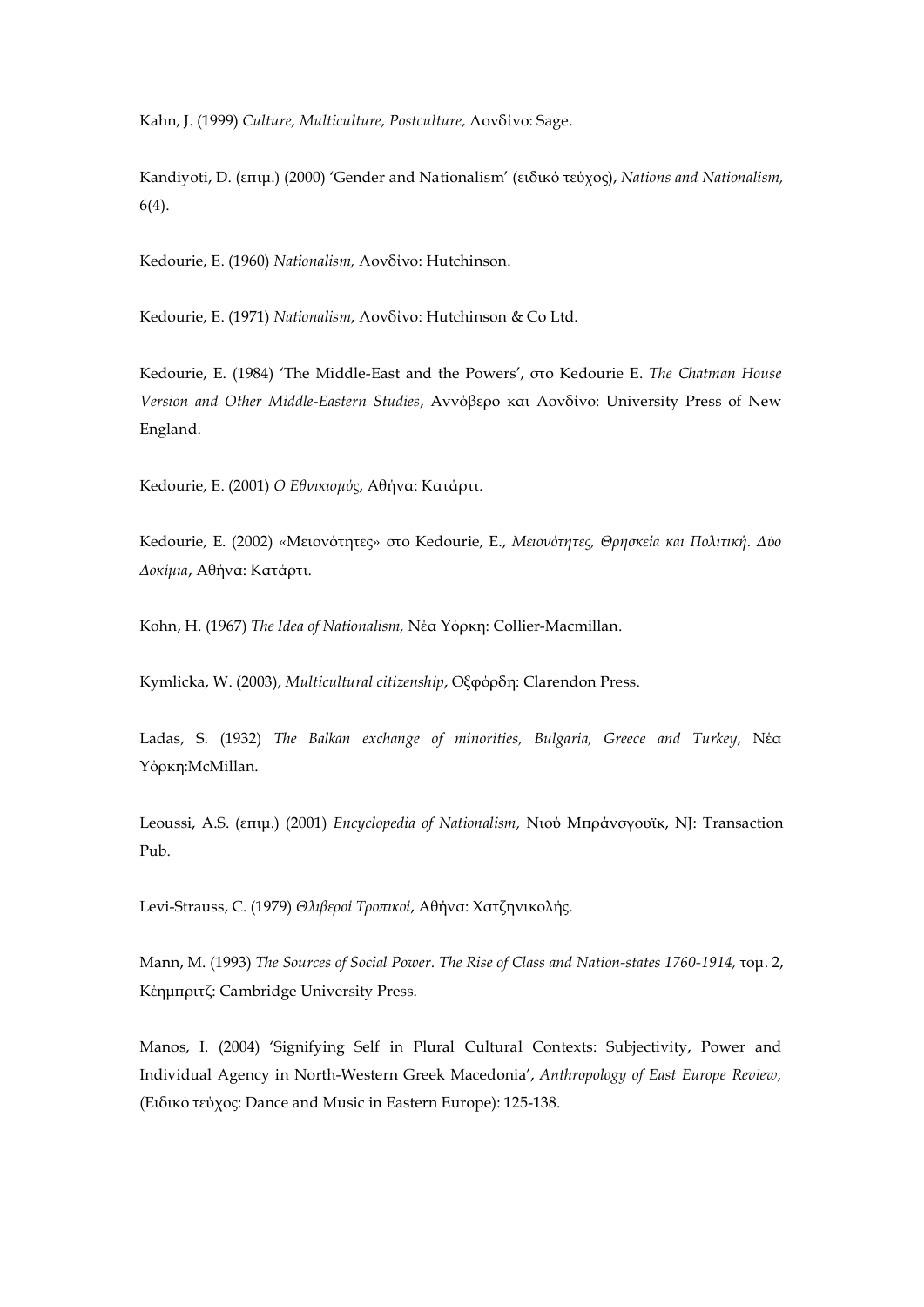Mavrommatis, G. (2003) 'Constructing identities for the Thracian Muslim youth: the role of education', *Jahrbücher für Geschichte und Kultur Südosteuropas / History and Culture of South Eastern Europe*, 5: 113 – 123.

Mazower, M. (2005) «Επιστροφή στην Ανατολή», Συνέντευξη, *Έψιλον*, 12 Ιουνίου 2005, Online. Διαθέσιµη HTTP: <http://www.dimitrisanglidis.com/texts/mark-mazower.html>.

Merçil, E. (1966) 'Batί Trakya Trüklerinin eέitim meselesi ve Yunan baskίsί' (Tο εκπαιδευτικό πρόβληµα των Tούρκων της Δυτικής Θράκης και η ελληνική καταπίεση), *Türk Kültürü*, 4: 689 – 694, στο Δηµητριάδης, B. (επιµ.) (1971) *Δελτίο Tουρκικής Bιβλιογραφίας*, 12, Θεσσαλονίκη: ΙΜΧΑ.

Modood, T. και Werbner, P. (επιµ.) (1995) *The Politics of Multiculturalism in the New Europe*, Λονδίνο: Zed Books.

Nairn, T. (1977) *The Breakup of Britain,* Λονδίνο: New Left Books.

Oic-Eu Joint Forum (2002) *Civilization and Harmony: The Political Dimension*, (Κωνσταντινούπολη, 12-13 Φεβρουαρίου 2002), Άγκυρα: Υπουργείο Εξωτερικών της Δηµοκρατίας της Τουρκίας.

Orhonlu, C. (1964) 'Batί Trakya'da Türk Nüfüsü' (O τουρκικός πληθυσµός της Δυτικής Θράκης) στο Δηµητριάδης, B. (επιµ.) (1969) *Δελτίο Tουρκικής Bιβλιογραφίας*, 6, Θεσσαλονίκη: IMXA.

Osho (1976) *Η Κρυµµένη Αρµονία*, Αθήνα: Ρέµπελ.

Ossowski, St. (1984) *Η ταξική δοµή στην κοινωνική συνείδηση*, Αθήνα: Κάλβος.

zkirimli, U. (2000) *Theories of Nationalism,* Λονδίνο: Macmillan.

Parekh, B. (2000) *Rethinking Multiculturalism: Cultural Diversity and Political Theory*, Χάρβαρντ: Harvard University Press.

Pentzopoulos, D. (1964) *The Balkan exchange of minorities and its impact upon Greece*, Λα Χάγκ, Παρίσι: Mouton.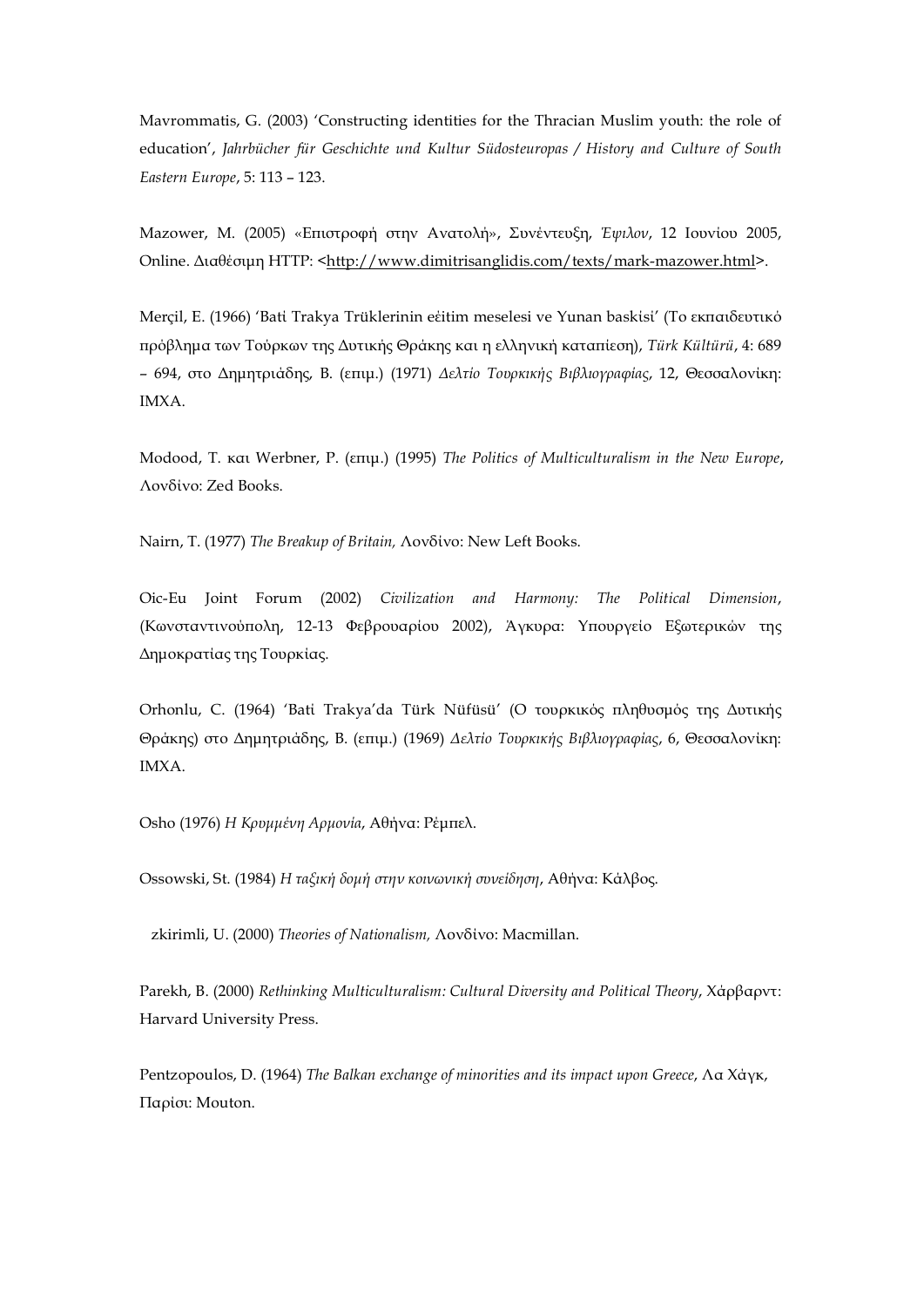Petronoti, Μ. και Kaftanzoglou, R. (1997) "Recent Immigration Flows to Greece", *Modern Greek Society: A Social Sciences Newsletter*, 25: 4 - 60.

Pistoi, P. (1991) *Εθνική ταυτότητα και πολιτική κινητοποίηση*, Αθήνα: Λεβιάθαν.

Rawls, J. (1973) *A Theory of Justice*, Λονδίνο: Oxford University Press.

Report of the World Commission on Culture and Development (1995) *Our Creative Diversity*, Οξφόρδη: Unesco.

Rex, J. (1995) 'Multiculturalism in Europe and America', *Nations and Nationalism*, 1: 243 - 259.

Rockefeller, S.C. (1997) «Σχόλιο», στο Ταίηλορ Τ. (επιµ.) *Πολυπολιτισµικότητα*, Αθήνα: Πόλις.

Sadik, A. (1990) *Situation of the Turkish Minority in Western Thrace Greece*, Κοµοτηνή.

Schwarzmantel, J. (1998) *The Age of Ideology. Political ideologies from the American Revolution to Postmodern Times*, Νέα Υόρκη: New York University Press.

Sen, A. (2006) *Identity and Violence. The Illusion of Destiny*, Λονδίνο: Allen Lane.

Sevin, A.F. (2002) «Islam Needs Reformation and Turks Should Lead the Way», *The Turkish Times*, 20 Ιουνίου 2002, Online. Διαθέσιµη HTTP: <http://www.theturkishtimes.com/archive/02/07\_01/opinion.html>.

Sevin, A.F. (2006) «Forum: Islamic tolerance», *The Washington Times*, 10 Σεπτεµβρίου 2006, Online. Διαθέσιμη Διαθέσιμη ΗΤΤΡ: <http://216.239.59.104/search?q=cache:oljhcn8lOikJ:www.hhrf.org/hac/NoticedInThePress /2006/Ottoman\_WT\_091006\_Islamic\_tolerance.doc+Ali+Ferda+Sevin+The+Washington+Ti mes&hl=el&gl=gr&ct=clnk&cd=4>.

Shils, E. (1957) 'Primordial Personal, Sacred and Civil Ties', *British Journal of Sociology,* 8(2): 130-145.

Smith, A. D. (1986) *The Ethnic Origin of Nations,* Οξφόρδη: Blackwell.

Smith, A. D. (1991) *National Identity,* Λονδίνο: Penguin.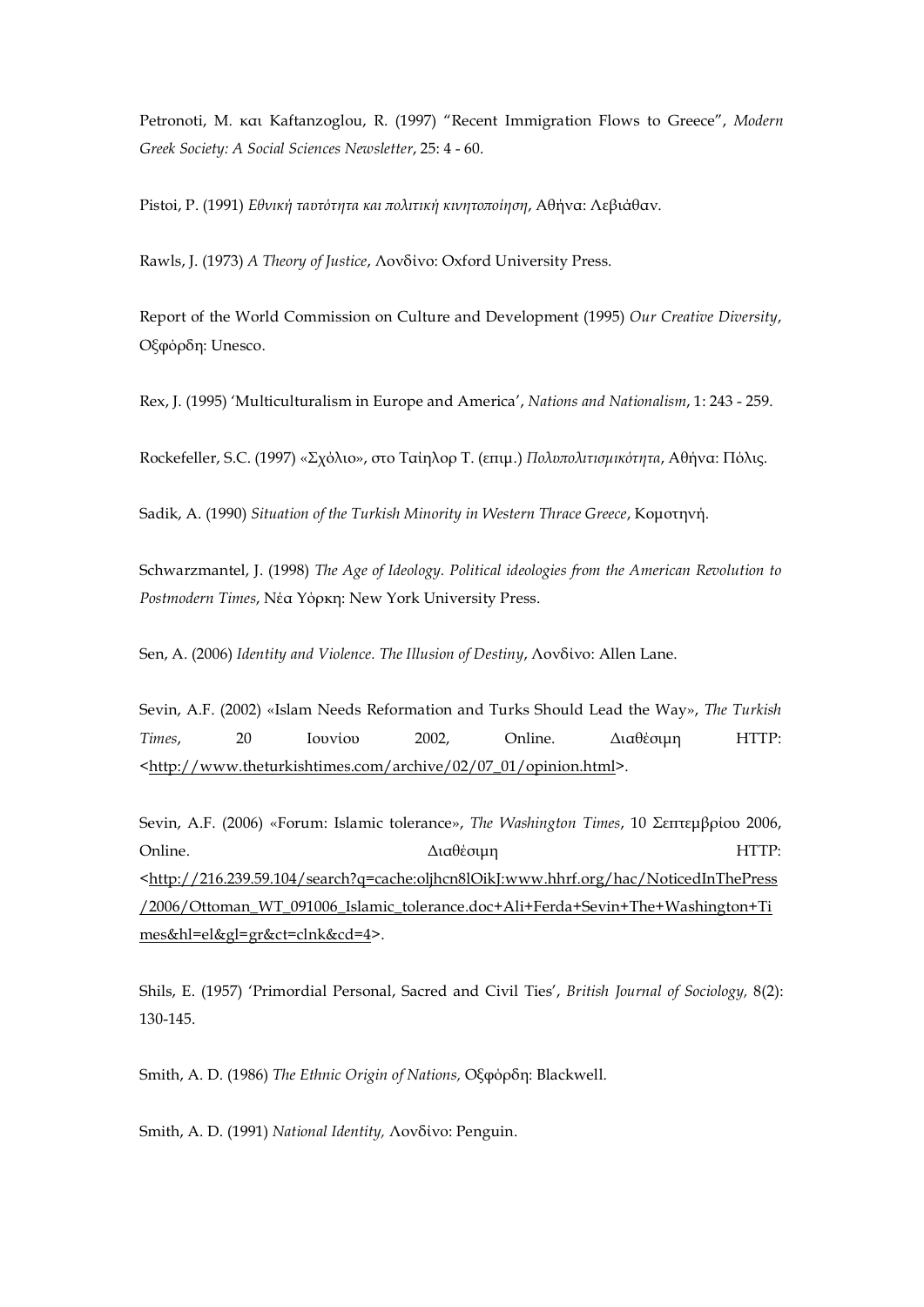Smith, A. D. (1998) *Nationalism and Modernism. A Critical Survey of Recent Theories of Nations and Nationalism,* Λονδίνο και Νέα Υόρκη: Routledge.

Smith, A. D. (2000) *Εθνική Ταυτότητα*, Αθήνα: Οδυσσέας.

Smith, A. D. (2001) *Nationalism. Theory, Ideology, History,* Κέηµπριτζ: Polity Press.

Taylor, C. ( 1991) *The Malaise of Modernity*, Κονκόρντ, Οντ.: Anansi.

Taylor, C. (2003) *The Ethics of Authenticity*, Κέηµπριτζ και Λονδίνο: Harvard University Press.

Taylor, C. (2004) *Modern Social Imaginaries*, Λονδίνο: Duke University Press.

Triandafyllidou, A. (2001) *National identity and immigrants in Europe*, Λονδίνο: Routledge.

Van Den Berghe, P. (1978) 'Race and Ethnicity. A Sociological Perspective', *Ethnic and Racial Studies,* 1(4): 401-411.

Watson, C.W. (2000) *Multiculturalism*, Μπάκιγχαµ: Open University Press.

Weber, M. (1997) *Εθνοτικές σχέσεις και πολιτικές κοινότητες*, Αθήνα: Κένταυρος.

Wetherell, M. και Potter, J. (1988) 'Discourse analysis and the identification of interpretative repertoires'*,* στο Antaki, C. (εκδ.). *Analysing Everyday Explanation: a Casebook of Methods*, Λονδίνο: Sage.

Willett, C. (επιµ.) (1998) *Theorizing Multiculturalism. A Guide to the Current Debate*, Οξφόρδη και Μασαχουσέτη: Blackwell.

Wilson, R.A. και Mitchell, J. P. (2003) 'Introduction: The Social Life of Rights' στο Wilson, R.A. και Mitchell, J.P. (επιµ.) *Human Rights in Global Perspective: Anthropological Studies of Rights, Claims and Entitlements*, Λονδίνο και Νέα Υόρκη: Routledge.

World Culture Report (2002), *Cultural diversity, Conflict and Pluralism*, Παρίσι: Unesco.

Wright, S. (2004) «Η Πολιτικοποίηση της "Κουλτούρας"» στο Δερµεντζόπουλος, Χ. και Σπυριδάκης, Μ. (επιµ.) *Ανθρωπολογία, Κουλτούρα και Πολιτική*, Αθήνα: Μεταίχµιο.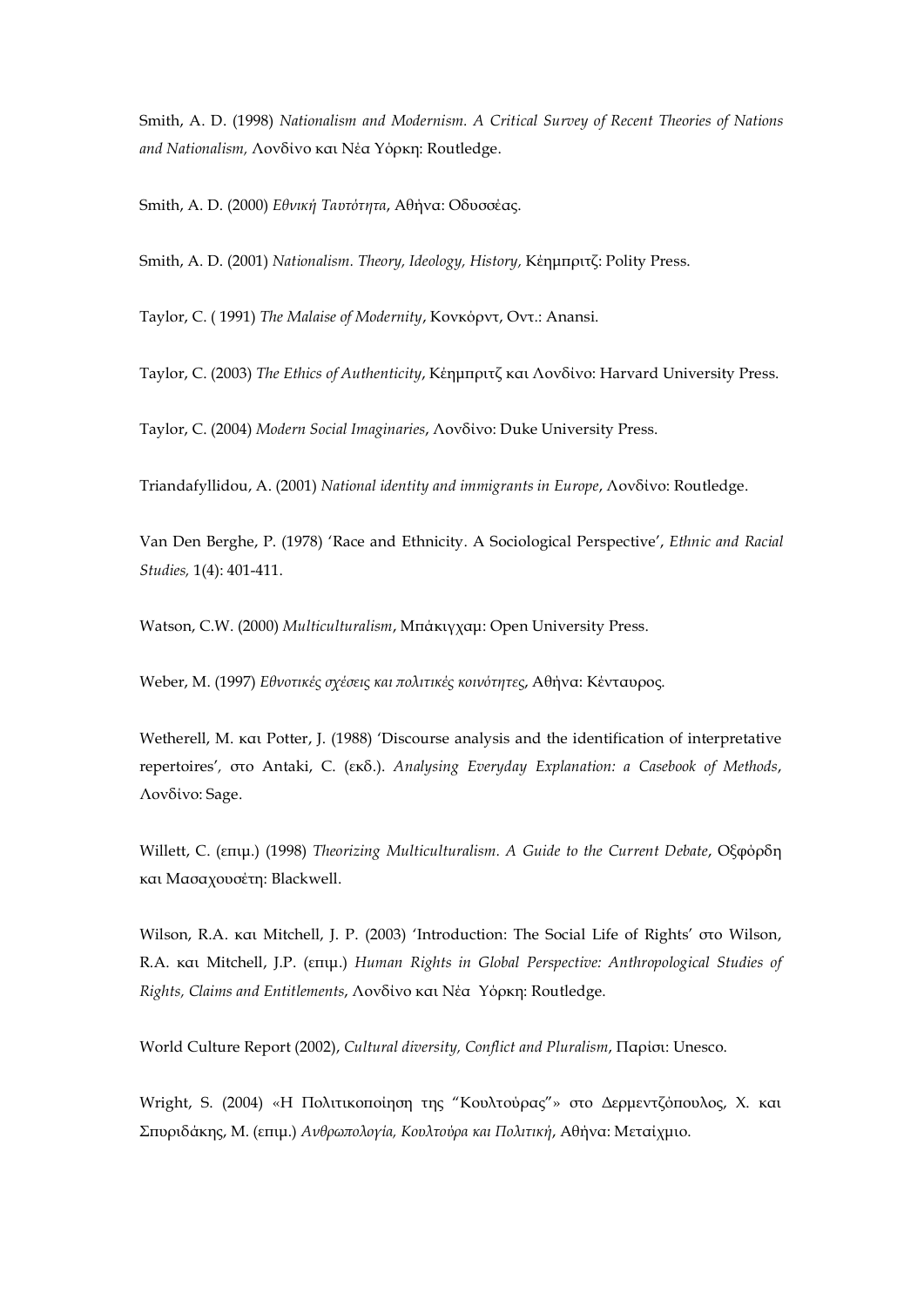Yuval-Davis, N. (1997) *Gender and Nation,* Λονδίνο: Sage.

## **Β' ΜΕΡΟΣ**

«Πολυπολιτισµικότητα» (1999) Αφιέρωµα στο *Επιστήµη και Κοινωνία. Επιθεώρηση Πολιτικής και Ηθικής Θεωρίας*, 2-3, Αθήνα: Σάκκουλας.

Αγγελόπουλος, Γ. (1997) «Eθνοτικές οµάδες και ταυτότητες», *Σύγχρονα Θέµατα*, 63: 18-25.

Αλεξανδρής, A. (1988) «Tο ιστορικό πλαίσιο των ελληνοτουρκικών σχέσεων, 1923 – 1945» και «Tο µειονοτικό ζήτηµα, 1945 – 1987», στο Aλεξανδρής, A., Bερέµης, Θ., Kαζάκος, Π., Kουφουδάκης, B., Pοζάκης, Xρ. και Tσιτσόπουλος, Γ. (επιµ.) *Oι ελληνοτουρκικές σχέσεις 1923 – 1987*, Aθήνα: Γνώση.

Αναγνωστοπούλου, Σ. (2006) «Αποδόμηση στερεοτύπων στη βαλκανική ιστορία: η περίπτωση της οθωµανικής αυτοκρατορίας», *ο Πολίτης,* 144, σελ. 29-32.

Ανδρεάδης, K. (1956) *H Mουσουλµανική Mειονότης της Δυτικής Θράκης*, Θεσσαλονίκη: Eταιρεία Mακεδονικών Σπουδών.

Άνθιµος Μητροπολίτης Αλεξανδρουπόλεως (2003) *Κείµενα για τη Ορθόδοξη Εκκλησία µας και την ένδοξη Πατρίδα µας*, Αλεξανδρούπολη: Γνωριµία.

Άντερσον, Μ. (1997) *Φαντασιακές κοινότητες: στοχασµοί για τις απαρχές και τη διάδοση του εθνικισµού*, Αθήνα: Νεφέλη.

Βanks, M. (υπό έκδοση, 2005) *Εθνοτισµός: Ανθρωπολογικές Κατασκευές*, Αθήνα: Ελληνικά Γράµµατα.

Βέικου, Μ. (2001) «Η επιτελεστική κατασκευή της εθνοτικής ταυτότητας. Ελληνο-αλβανοί µετανάστες και η καθηµερινή τους εµπειρία στη γειτονιά µιας ελληνικής πόλης», στο Μαρβάκης, Α., Παρσάνογλου, Δ. και Παύλου, Μ. (επιµ.) *Μετανάστες στην Ελλάδα*, Αθήνα: Εταιρεία Πολιτικού Προβληµατισµού «Νίκος Πουλαντζάς»,Ελληνικά Γράµµατα.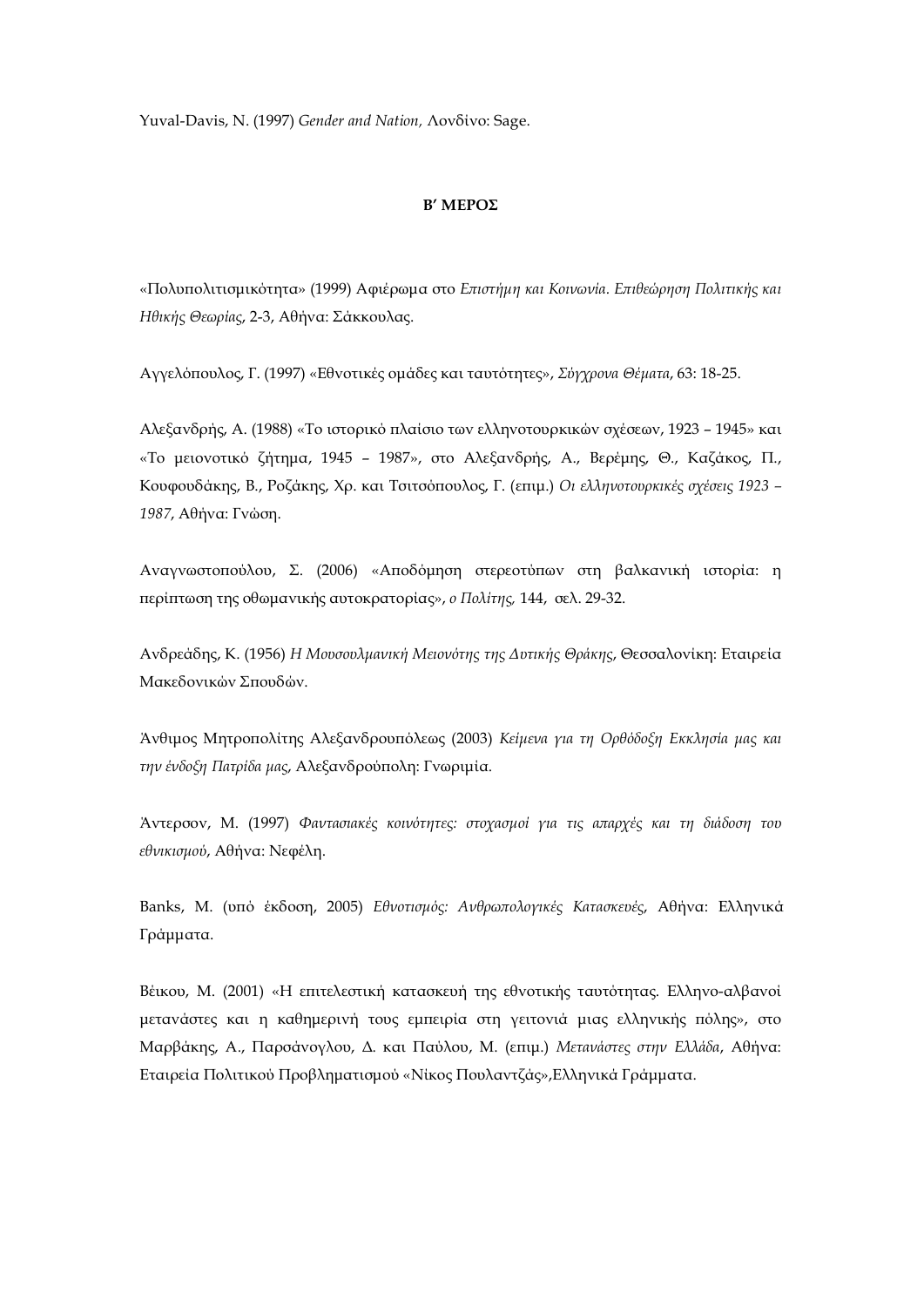Βεντούρα, Λ. (2004), «Εθνικισµός, ρατσισµός και µετανάστευση στη σύγχρονη Ελλάδα», στο Παύλου, Μ. και Χριστόπουλος, Δ. (επιµ.), *Η Ελλάδα της Μετανάστευσης: Κοινωνική συµµετοχή, δικαιώµατα και ιδιότητα του πολίτη*, Αθήνα: ΚΕΜΟ, Κριτική.

Δαµασκηνός Μητροπολίτης Μαρωνείας και Κοµοτηνής (1999) *Ο Ελληνισµός της Ροδόπης και η Τοπική Εκκλησία: Εθνικοί και Πνευµατικοί Αγώνες*, Κοµοτηνή.

Δεµερτζής, Ν. (1996) *Ο λόγος του εθνικισµού*, Αθήνα: Σάκκουλας.

Διαµαντούρος, Ν. (2000) *Πολιτισµικός δυϊσµός και πολιτική αλλαγή*, Αθήνα: Αλεξάνδρεια.

Διαµαντούρος, Ν. (2001) *Πολιτισµικός Δυϊσµός και πολιτική αλλαγή στην Ελλάδα της µεταπολίτευσης*, Αθήνα: Αλεξάνδρεια.

Διαµαντούρος, Ν. (2004) «Πρόλογος», στο Παύλου, Μ. και Χριστόπουλος, Δ.(επιµ.) *Η Ελλάδα της Μετανάστευσης: Κοινωνική συµµετοχή, δικαιώµατα και ιδιότητα του πολίτη*, Αθήνα: ΚΕΜΟ, Κριτική.

Ηλιάδου – Τάχου, Σ. (1995) «Ειδικό Αφιέρωµα στα 83 Χρόνια από την Απελευθέρωση της Φλώρινας: Η Φλώρινα µέσα από το Αρχείο του Δήµου της Περιόδου 1912-1936», *Αριστοτέλης*, 233-234.

Ηρακλείδης, A. (2001) *Η Ελλάδα και ο «εξ ανατολών κίνδυνος» : Αδιέξοδα και Διέξοδοι*, Αθήνα: Πόλις.

Θεοτοκάς, Ν. και Κοταρίδης, Ν. (2006) *Η Οικονοµία της Βίας. Παραδοσιακές και Νεωτερικές Εξουσίες στην Ελλάδα του 19ου αιώνα*, Αθήνα: Βιβλιόραµα.

*Θράκη* (συλλ.) (1994) Kοµοτηνή: Γεν. Γραµµατεία Περιφέρειας Aνατ. Mακεδονίας – Θράκης.

Καραντζόλα, E. και Mπλατσιώτης, Λ. (επιµ.) (2001) «Διηµερίδα για τις γλώσσες της µειονότητας της Δυτικής Θράκης», στο Eµπειρίκος, Λ., Iωαννίδου, A., Kαραντζόλα, Ε. και Mπαλτσιώτης, Λ., Mπέης, Σ., Tσιτσελίκης, K. και Xριστόπουλος, Δ. (επιµ.) *Γλωσσική ετερότητα* στην Ελλάδα: Οι γλώσσες της μειονότητας της Δυτικής Θράκης, τα βλάγικα, οι σλαβικές διάλεκτοι της *Mακεδονίας, τα αρβανίτικα*, Aθήνα: KEMO – Aλεξάνδρεια.

Καρύδης, Β. (1996) *Η εγκληµατικότητα των µεταναστών στην Ελλάδα,* Αθήνα: Παπαζήσης.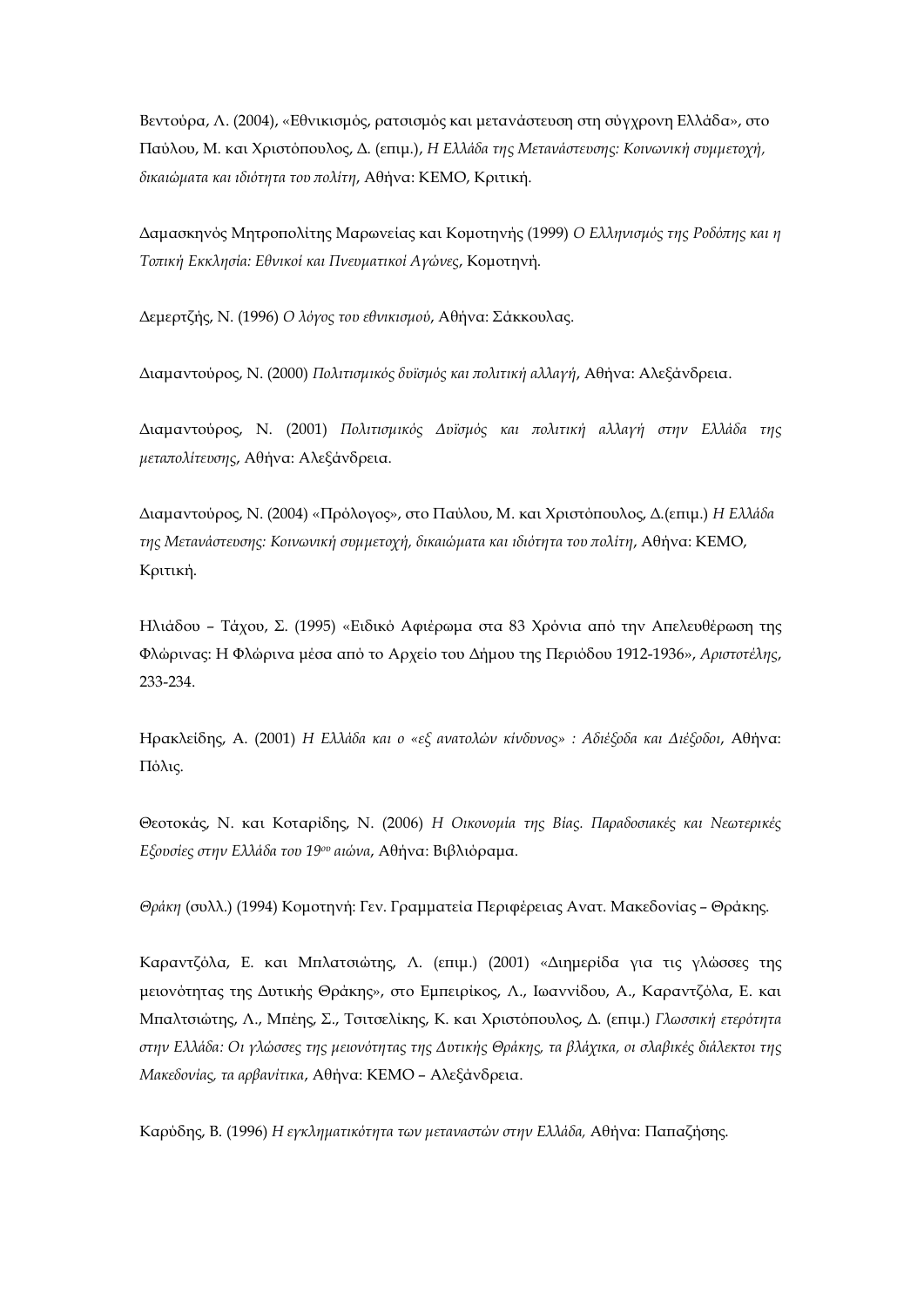Κατσούλης, H. (1999) «Aντιστάσεις στην πολυπολιτισµικότητα», *Eπιστήµη και Κοινωνία*, 2-3: 53 - 104.

Κιρλήντοκµε, Ρ. (2003) *Iskeçe Türk Birligi - Τουρκική Ένωσις Ξάνθης - Xanthi Turkish Union*, Ξάνθη.

Κλάστρ, Π. (1992) *Η κοινωνία ενάντια στο κράτος*, Αθήνα: Αλεξάνδρεια,.

Κλάστρ, Π. (1999) *Εξουσία και ελευθερία στις πρωτόγονες κοινωνίες*, Αθήνα: Ελεύθερος Τύπος.

Κονδύλης, Π. (1987) *Ο Ευρωπαϊκός Διαφωτισµός*, τοµ. Α', Αθήνα: Θεµέλιο.

Κουάτερτ, Ν. (2006α) «Η 'κοινωνία των πολιτών' σε καιρούς Οθωµανικούς, Η αυτοκρατορία ήταν δυτική δύναµη», Συνέντευξη του στον Νίκο Βατόπουλο, *Καθηµερινή*, 16 Aπριλίου 2006, Online. Διαθέσιμη Διαθέσιμη ΗΤΤΡ: <http://news.kathimerini.gr/4dcgi/\_w\_articles\_civ\_2\_16/04/2006\_180731>.

Κουάτερτ, Ν. (2006β) *Η Οθωµανική Αυτοκρατορία, 1700-1922*, µετ. Μαρίνος Σαρηγιάννης, Αθήνα: Αλεξάνδρεια.

Κυριακίδου-Νέστορος, Α. (1986) *Η θεωρία της ελληνικής λαογραφίας-κριτική ανάλυση*, Αθήνα: Εταιρεία Σπουδών Νεοελληνικού Πολιτισµού και Γενικής Παιδείας.

Κωνσταντινίδου, Χρ. (1999) «Κοινωνικές αναπαραστάσεις του εγκλήµατος. Η εγκληµατικότητα των αλβανών µεταναστών στον αθηναϊκό Τύπο», στο Κουκουτσάκη, Α. (επιµ.) *Εικόνες Εγκλήµατος,* Αθήνα: Πλέθρον.

Λαβδάς, Κ. (1999) «Η πολυπολιτισμικότητα και η θεωρητική κληρονομία του εθνικού κράτους», *Eπιστήµη και Κοινωνία,* 2-3: 27 - 52.

Λαµπριανίδης, Λ. και Λυµπεράκη, Α. (2001) *Αλβανοί µετανάστες στη Θεσσαλονίκη, Διαδροµές ευηµερίας και παραδροµές δηµόσιας εικόνας*, Θεσσαλονίκη: Παρατηρητής.

Λέκκας, Π. (1989) «Εθνικιστική ιδεολογία και εθνική ταυτότητα», *Τα Ιστορικά,* 6(11): 313-337.

Λέκκας, Π. (1992) *Η εθνικιστική ιδεολογία*, Αθήνα: Μνήµων.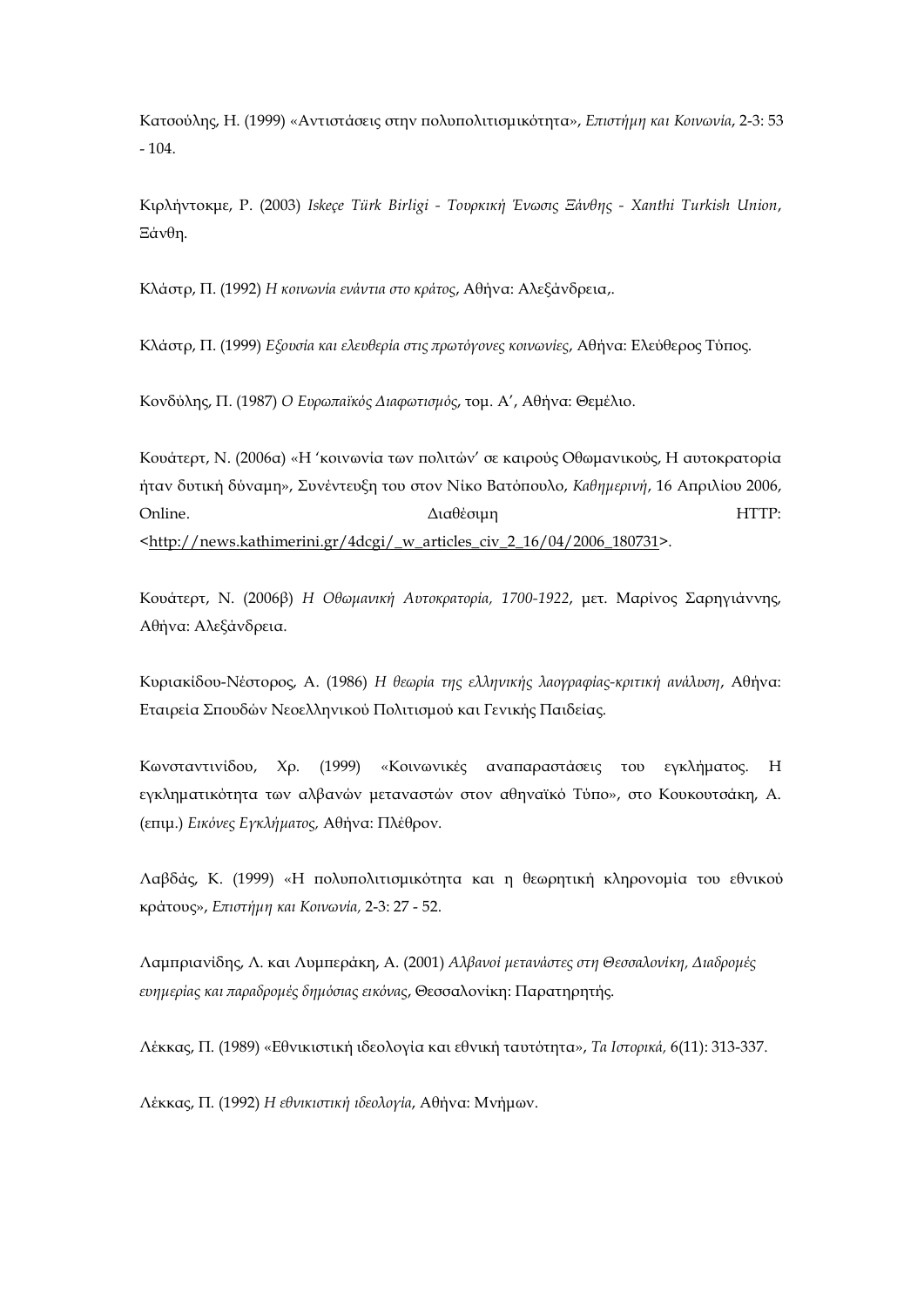Λέκκας, Π. (2001) *Το παιχνίδι µε τον χρόνο. Εθνικισµός και Νεοτερικότητα,* Αθήνα:Ελληνικά Γράµµατα.

Λέκκας, Π. (2002) «Εισαγωγή. Ο Έλι Κεντούρι και η κριτική της νεοτερικότητας από την σκοπιά της παράδοσης» στο Kedourie, Ε., *Μειονότητες, Θρησκεία και Πολιτική. Δύο Δοκίµια*, Αθήνα: Κατάρτι.

Λυµπεράκη, Α. και Πελαγίδης, Θ. (2000) *Ο φόβος του ξένου στην αγορά εργασίας*, Αθήνα: Πόλις.

Μαρβάκης, Α. (2004), «Κοινωνική ένταξη ή κοινωνικό απαρτχάιντ;», στο Παύλου, Μ. και Χριστόπουλος, Δ.(επιµ.) *Η Ελλάδα της Μετανάστευσης: Κοινωνική συµµετοχή, δικαιώµατα και ιδιότητα του πολίτη*, Αθήνα: ΚΕΜΟ, Κριτική.

Μαρβάκης, Α. κ.α. (2001) *Μετανάστες στην Ελλάδα*, Αθήνα: Ελληνικά Γράµµατα.

Μαυροµµάτης, Γ. (2005) *Tα παιδιά της Kαλκάντζας: φτώχεια, εκπαίδευση και κοινωνικός αποκλεισµός σε µια κοινότητα µουσουλµάνων της Θράκης*, Αθήνα: Mεταίχµιο.

Μητρόπολη Ξάνθης - Μουφτεία Ξάνθης (2005) *Θρησκευτικά Μνηµεία στο Νοµό Ξάνθης - Religious Monuments in the Prefecture of Xanthi*, Ξάνθη (Δίγλωσση έκδοση που συγχρηµατοδοτήθηκε από την Περιφέρεια Ανατολικής Μακεδονίας και Θράκης και την Ευρωπαϊκή Ένωση).

Μισεντζής, A. (1934) *Γενικός οδηγός Nοµού Pοδόπης 1934-1936*, Kοµοτηνή.

Μοσχοπούλου, Α.Γ. (2005) *Η εγκληµατικότητα των µεταναστών*, Κοµοτηνή: Σάκκουλα.

Μουζέλης, Ν. (2002) *Από την αλλαγή στον εκσυγχρονισµό. Κριτικές παρεµβάσεις*, Αθήνα: Θεµέλιο.

Μουζέλης, Ν. (2004) *Παγκοσµιοποίηση. Αριστερά και Δεξιά (Τρία κείµενα)*, Αθήνα: ΙΣΤΑΜΕ-Ανδρέας Παπανδρέου.

Μπαλιµπάρ, Ε. και Βαλλερστάιν, Ι. (1991) *Φυλή, έθνος, τάξη*, Αθήνα: Πολίτης.

Μπαχτίν, Μ. (1995) *Έπος και Μυθιστόρηµα*, Αθήνα: Πόλις.

Μπέργκερ, Π. (1983) *Πρόσκληση στην κοινωνιολογία*, Αθήνα: Μπακουµάνης.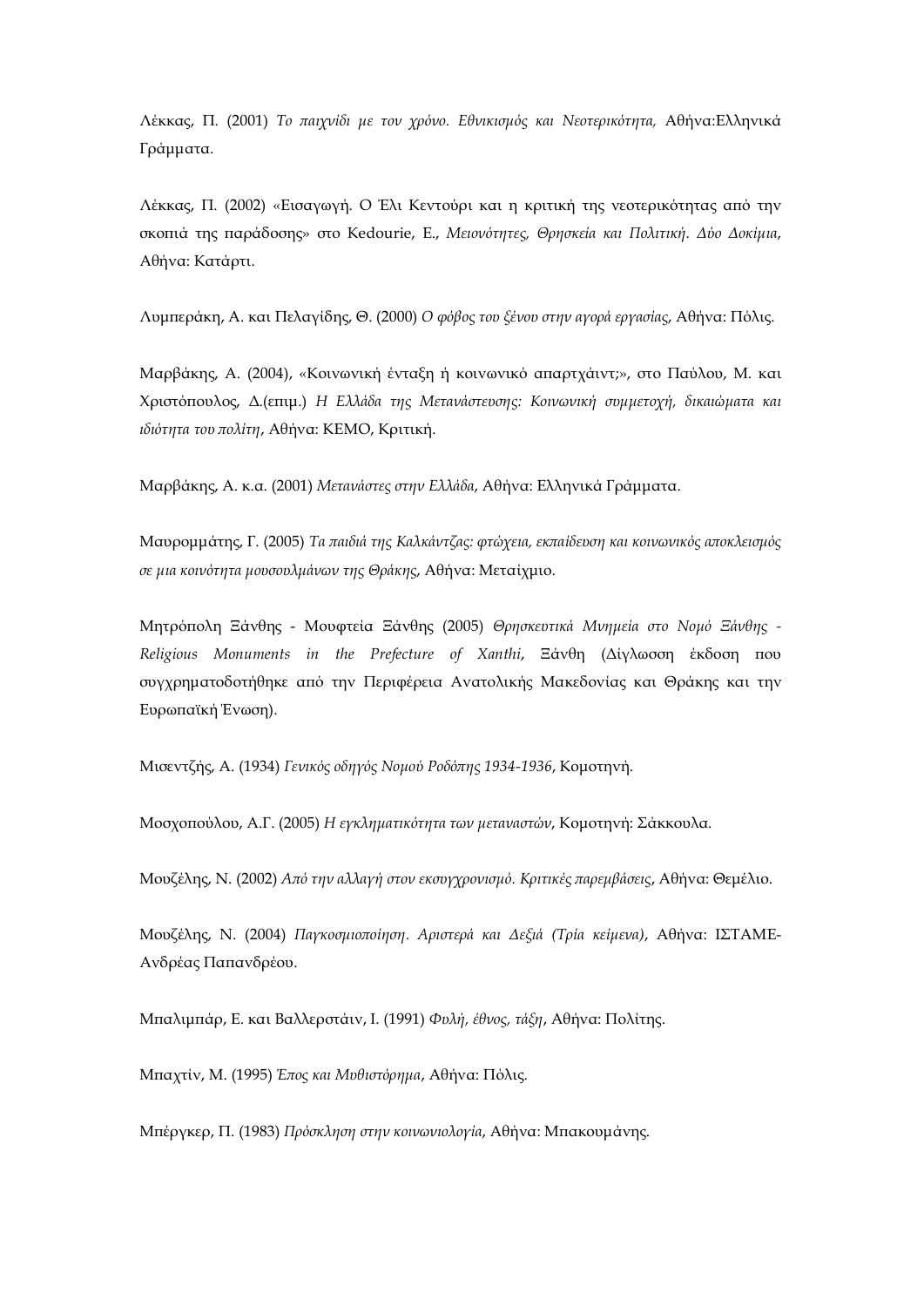Οζ, Α. (2005) *Κατά του φανατισµού. Τρία κείµενα που αντιδρούν στην παγκόσµια ρητορεία*, Αθήνα: Καστανιώτης.

Παναγιωτίδης, N. (1995) *Mουσουλµανική µειονότητα και εθνική συνείδηση*, Aλεξανδρούπολη: T.E.Δ.K. N. Έβρου.

*Πανόραµα του αιώνα* (χ.χ.) ΕΡΤ - Ιστορία. Λόγος και Εικόνα, εκποµπή 3η – αποµαγνητοφώνηση, http://www.ert.gr/panorama/ekpompes.asp?subid=455&catid=3218:

Παπαγεωργίου, Σ. (2005) *Από το Γένος στο Έθνος. Η θεµελίωση του ελληνικού κράτους 1821-1862*, Αθήνα: Παπαζήσης.

Παπαρηγόπουλος, Ξ. (1999) «Η πολυπολιτισµικότητα ως σύγχρονο πρόβληµα», *Eπιστήµη και Κοινωνία*, 2-3: 1 - 26.

Παύλου, Μ. (2001) «Οι λαθρέµποροι του φόβου: ρατσιστικός λόγος και τύπος µιας υποψήφιας µητρόπολης», στο Μαρβάκης, Α., Παρσάνογλου, Δ. και Παύλου, Μ. (επιµ.), *Μετανάστες στην Ελλάδα*, Αθήνα: Εταιρεία Πολιτικού Προβληµατισµού «Νίκος Πουλαντζάς», Ελληνικά Γράµµατα.

Παύλου, Μ. (2004), «Οι µετανάστες «σαν κι εµάς»: όψεις της απόκρισης στο µεταναστευτικό φαινόµενο στην Ελλάδα και την Ευρώπη», στο Παύλου, Μ. και Χριστόπουλος, Δ. (επιµ.) *Η Ελλάδα της Μετανάστευσης: Κοινωνική συµµετοχή, δικαιώµατα και ιδιότητα του πολίτη*, Αθήνα: ΚΕΜΟ, Κριτική.

Παύλου, Μ. και Χριστόπουλος, Δ. (2000) «Αντιρατσισµός και Μη Κυβερνητικός χώρος στην Ευρώπη», στο Νάσκου-Περράκη, Π. (επιµ.) *Η καταπολέµηση του ρατσισµού και της ξενοφοβίας στην Ελλάδα – Λόγος και αντίλογος (Πρακτικά Συνεδρίου του Κέντρου Διεθνούς Ευρωπαϊκού Οικονοµικού Δικαίου, Νοέµβριος 1999)*. Αθήνα: Σάκκουλας.

Παύλου, Μ. και Χριστόπουλος, Δ. (επιµ.) (2004), *Η Ελλάδα της Μετανάστευσης: Κοινωνική συµµετοχή, δικαιώµατα και ιδιότητα του πολίτη*, Αθήνα: ΚΕΜΟ, Κριτική.

Πετρονώτη, Μ. (1998) *Το πορτραίτο µιας διαπολιτισµικής σχέσης*, Αθήνα: Ε.Κ.Κ.Ε. - Πλέθρον.

Ροτζώκος, Ν. (2006) «Η πολυπολιτισµική κατασκευή του παρελθόντος», αδηµοσίευτη ανακοίνωση στην ηµερίδα «Πολυπολιτισµικότητα: Διεπιστηµονικές προσεγγίσεις» που πραγµατοποιήθηκε στα πλαίσια του ερευνητικού προγράµµατος «Ελλάδα-Βαλκάνια: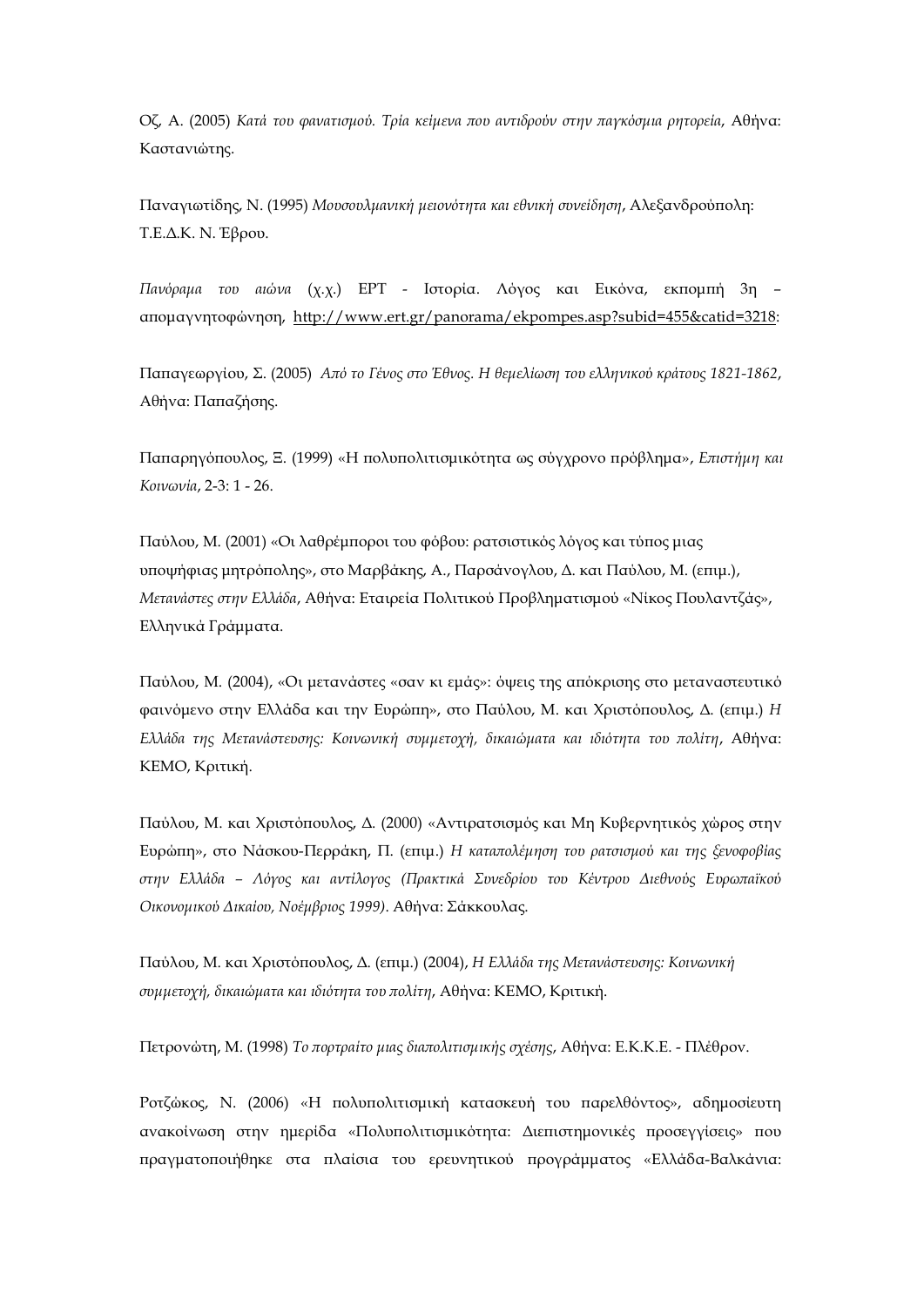Πολυπολιτισµικότητα και Αντι-εθνικιστικός Λόγος», του προγράµµατος ΠΥΘΑΓΟΡΑΣ ΙΙ, στο Πανεπιστήµιο Μακεδονίας, στις 12/05/06

Ροτζώκος, Ν. (2006) «Πολυπολιτισµικές αναγνώσεις του οθωµανικού παρελθόντος: προς έναν µεταµοντέρνο ροµαντισµό», *ο Πολίτης*, 144: 25-28.

Σύλλογος Επιστηµόνων Μειονότητας Δ. Θράκης, 2005, *Outstanding Issues Affecting the Muslim Turkish Minority of Western Thrace 2005*, Κοµοτηνή.

Συρίγος, A. (2000) «Δυτική Θράκη: η αθέατη όψη», στο «Δυτική Θράκη: Οι τουρκικοί σχεδιασµοί και η ελληνική ολιγωρία», *Nεα Kοινωνιολογία*, 29: 43-84.

Ταίηλορ, Τ. (1997) «Η πολιτική της αναγνώρισης» στο Ταίηλορ, Τ (επιµ.) *Πολυπολιτισµικότητα*, Αθήνα: Πόλις.

Τεβφίκογλου, Χ. και Τζαχίτ, Α.Ο. κ.α. (1987) *Έκθεση της Ειδικής Επιτροπής που αφορά τα προβλήµατα της Παιδείας της Τουρκικής Μειονότητας στη Δυτική Θράκη*, Κοµοτηνή.

Τριανταφυλλίδου, Α. (2002) «Κεφάλαιο για την Ελλάδα στην Έκθεση για το 2002 του Ευρωπαϊκού Παρατηρητηρίου για το Ρατσισµό και την Ξενοφοβία», στο Jessica Walter (επιµ.), *RACISM AND CULTURAL DIVERSITY IN THE MASS MEDIA, An overview of research and examples of good practice in the EU Member States, 1995-2000*, Βιέννη: European Monitoring Centre on Racism and Xenophobia – (EUMC), European Research Centre on Migration and Ethnic Relations (ERCOMER).

Τσιµπιρίδου, Φ. (2004) «Μετανάστες και Πολιτισµός; Σκέψεις για την εννοιολόγηση και χρήση των αναλυτικών εργαλείων στο ζήτηµα της 'µετανάστευσης'», στο Παύλου, Μ. και Χριστόπουλος, Δ. (επιµ.) *Η Ελλάδα της Μετανάστευσης: Κοινωνική συµµετοχή, δικαιώµατα και ιδιότητα του πολίτη*, Αθήνα: ΚΕΜΟ, Κριτική.

Τσιούµης, K. (1994) *H µουσουλµανική µειονότητα της Δυτικής Θράκης και οι ελληνοτουρκικές σχέσεις 1923 – 1940: Iστορία - Πολιτική – Παιδεία*, Διδακτορική διατριβή, Θεσσαλονίκη: Aριστοτέλειο Πανεπιστήµιο Θεσσαλονίκης, Παιδαγωγική Σχολή, Tµήµα Nηπιαγωγών.

Τσουκαλάς, Κ. (1999) *Η εξουσία ως λαός και ως έθνος*, Αθήνα: Θεµέλιο.

Φέργκυσον, Μ. (χ.χ.) *Η Συνωµοσία του Υδροχόου. Ελευθερία και Μεταµόρφωση στην Εποχή µας*, Κάλβος, Αθήνα.